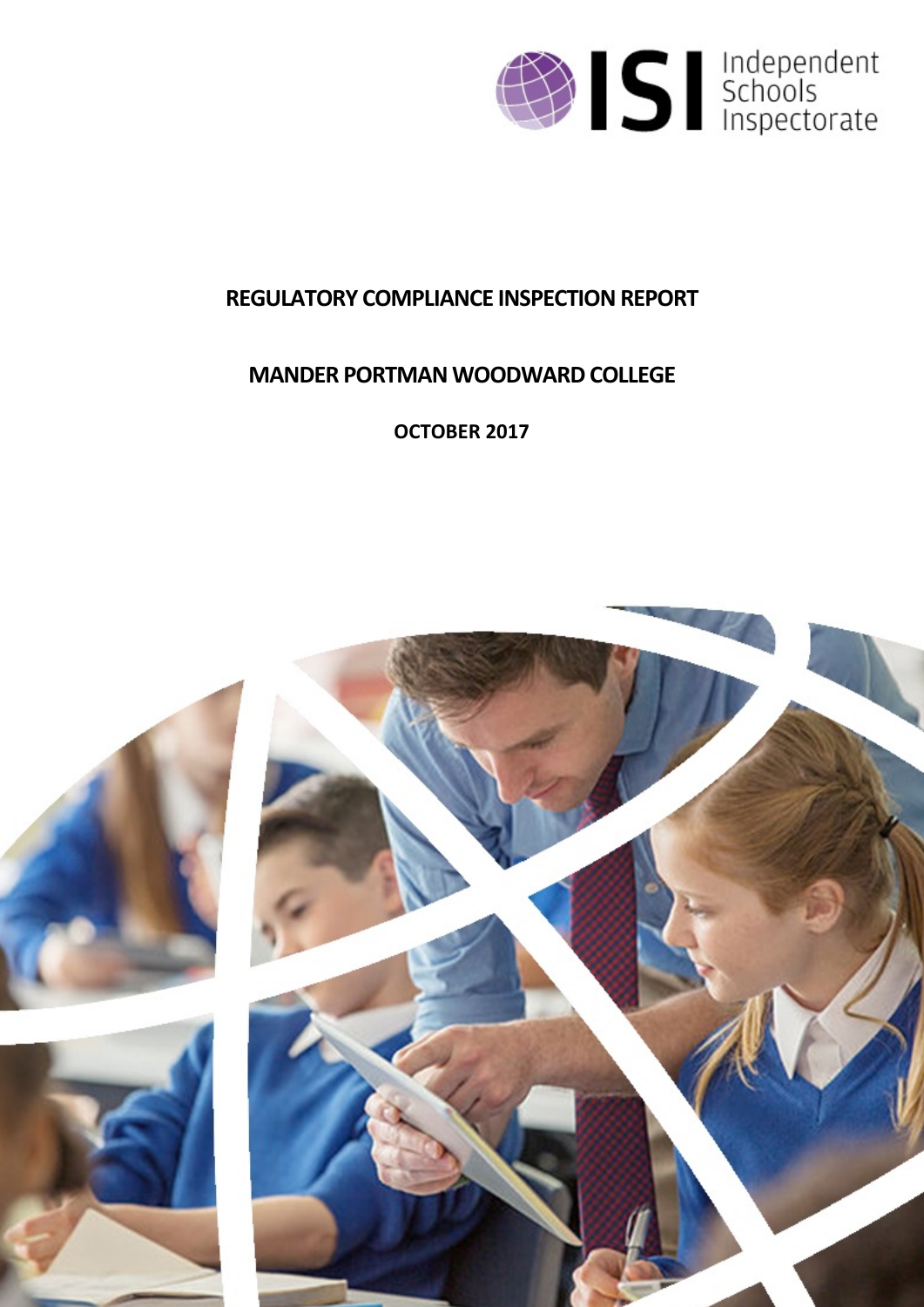**Contents** 2

# **CONTENTS**

| 1. | <b>BACKGROUND INFORMATION</b>                                        |   |
|----|----------------------------------------------------------------------|---|
|    | About the school                                                     | 4 |
|    | What the school seeks to do                                          | 4 |
|    | About the pupils                                                     | 4 |
| 2. | <b>REGULATORY COMPLIANCE INSPECTION</b>                              | 5 |
|    | Preface                                                              | 5 |
|    | <b>Key Findings</b>                                                  | 6 |
|    | PART 1 - Quality of education provided                               | 6 |
|    | PART 2 - Spiritual, moral, social and cultural development of pupils | 6 |
|    | PART 3 – Welfare, health and safety of pupils                        | 6 |
|    | PART 4 - Suitability of staff, supply staff, and proprietors         | 6 |
|    | PART 5 - Premises of and accommodation at schools                    | 7 |
|    | <b>PART 6 - Provision of information</b>                             | 7 |
|    | PART 7 - Manner in which complaints are handled                      | 7 |
|    | PART 8 - Quality of leadership in and management of schools          | 7 |
| 3. | <b>INSPECTION EVIDENCE</b>                                           | 8 |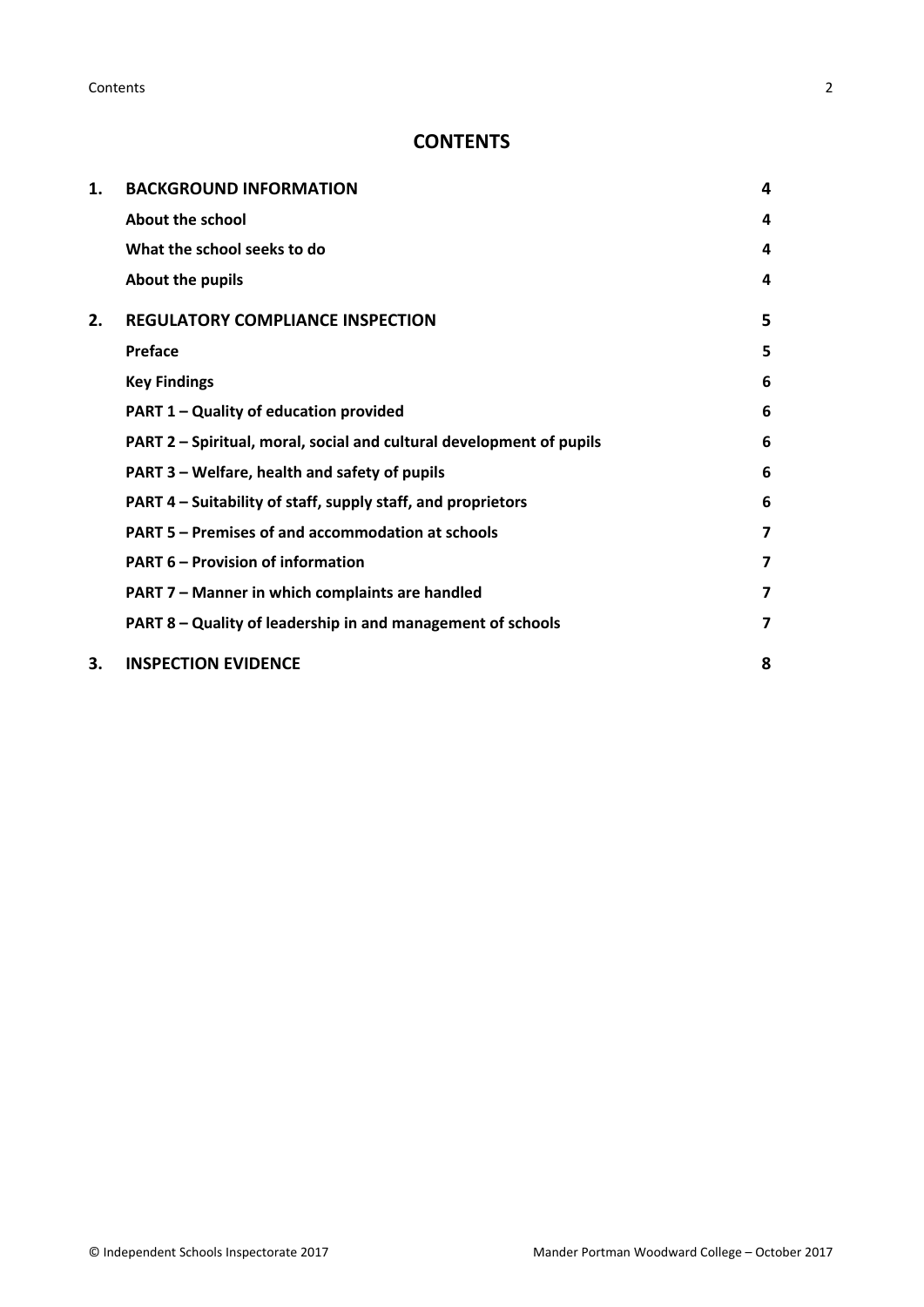# **SCHOOL'S DETAILS**

| <b>School</b>                                    | Mander Portman Woodward College         |     |                   |     |
|--------------------------------------------------|-----------------------------------------|-----|-------------------|-----|
| <b>DfE</b> number                                | 207/6363                                |     |                   |     |
| <b>Address</b>                                   | 90-92 Queen's Gate<br>London<br>SW7 5AB |     |                   |     |
| Telephone number                                 | 020 7835 1355                           |     |                   |     |
| <b>Email address</b>                             | enquiries@mpw.ac.uk                     |     |                   |     |
| Principal                                        | Mr John Southworth                      |     |                   |     |
| <b>Chair of governors</b>                        | Dr Nigel Stout                          |     |                   |     |
| Age range                                        | 13 to 19                                |     |                   |     |
| Number of pupils on roll                         | 615                                     |     |                   |     |
|                                                  | <b>Boys</b>                             | 322 | <b>Girls</b>      | 293 |
|                                                  | <b>Seniors</b>                          | 54  | <b>Sixth Form</b> | 561 |
| 18 to 19 October 2017<br><b>Inspection dates</b> |                                         |     |                   |     |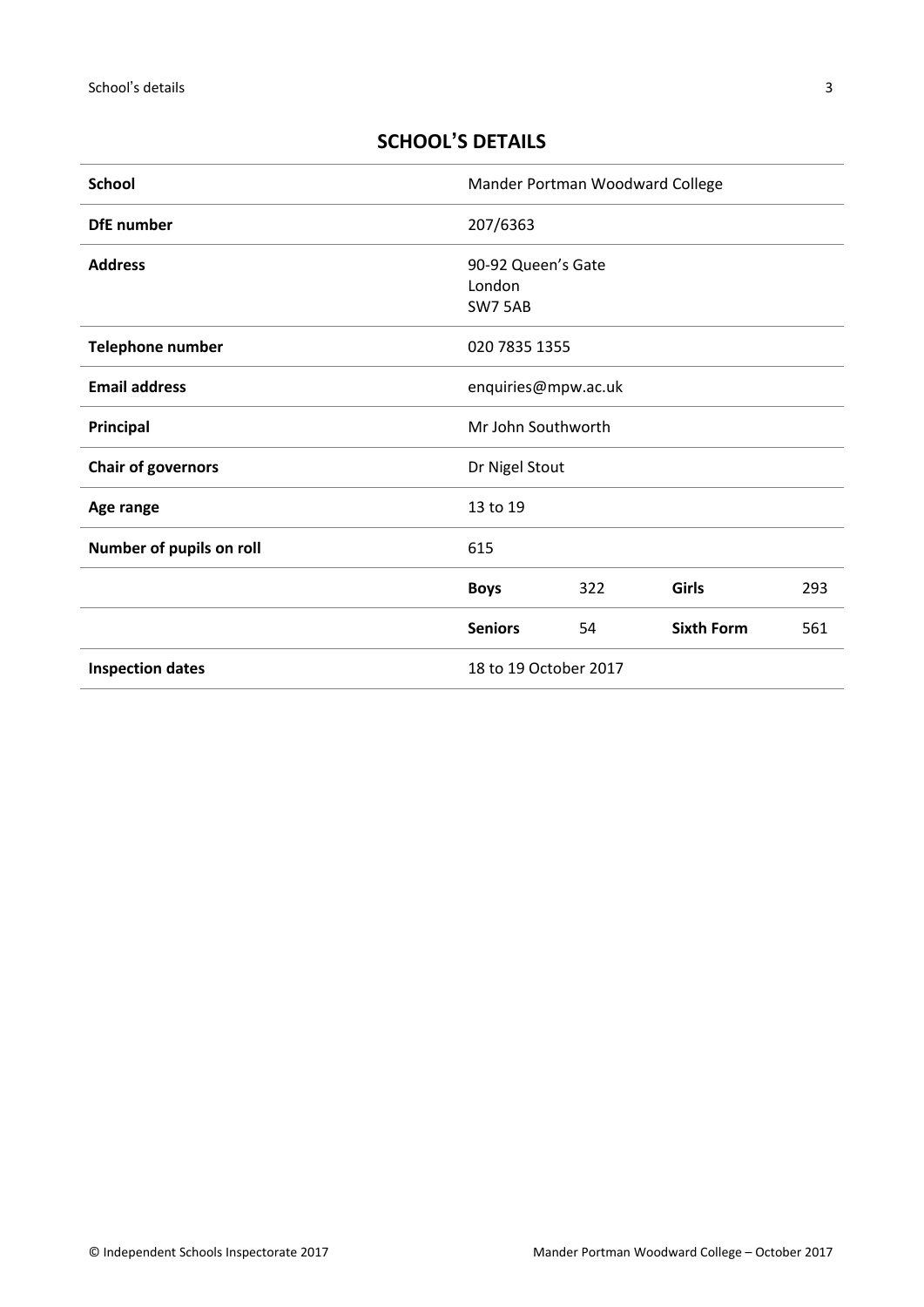# <span id="page-3-0"></span>**1. BACKGROUND INFORMATION**

#### <span id="page-3-1"></span>**About the school**

1.1 Mander Portman Woodward College is an independent co-educational day school for pupils aged 13 to 19 years. The school was founded in 1973 and moved to its present site in 2000. It is part of the Mander Portman Woodward Group (MPW), which also owns an agency offering accommodation for international pupils aged 16 and over who attend the school. The governing body of MPW is responsible for the managerial oversight of the school. Since the previous inspection a new principal has been appointed, and additional teaching space has been acquired in two buildings close to the main school facilities in Queen's Gate.

#### <span id="page-3-2"></span>**What the school seeks to do**

1.2 The school aims to encourage pupils to have high academic aspirations, and to work in partnership with parents to help pupils achieve those aspirations. It seeks to provide a broad and flexible curriculum that allows bespoke programmes of study, a pastoral system that is geared towards individual needs, and a friendly and informal environment in which pupils are encouraged to develop individually and as members of society.

#### <span id="page-3-3"></span>**About the pupils**

1.3 Pupils come from a wide range of socio-economic and ethnic backgrounds. Around a third are of a nationality other than British, and many have previously been educated overseas. All overseas pupils have a legal guardian in the UK. Most pupils join the school in the sixth form. Nationally standardised test data provided by the school indicate that the ability of the pupils is broadly average. The school has identified 150 pupils as having special educational needs and/or disabilities (SEND) including information processing difficulties and dyslexia; all receive additional support. Also, 1 pupil has an education, health and care plan (EHC). English is an additional language (EAL) for 94 pupils and all receive additional support for their English. The needs of pupils identified by the school as most able are met within the curriculum through wider challenges and extension tasks.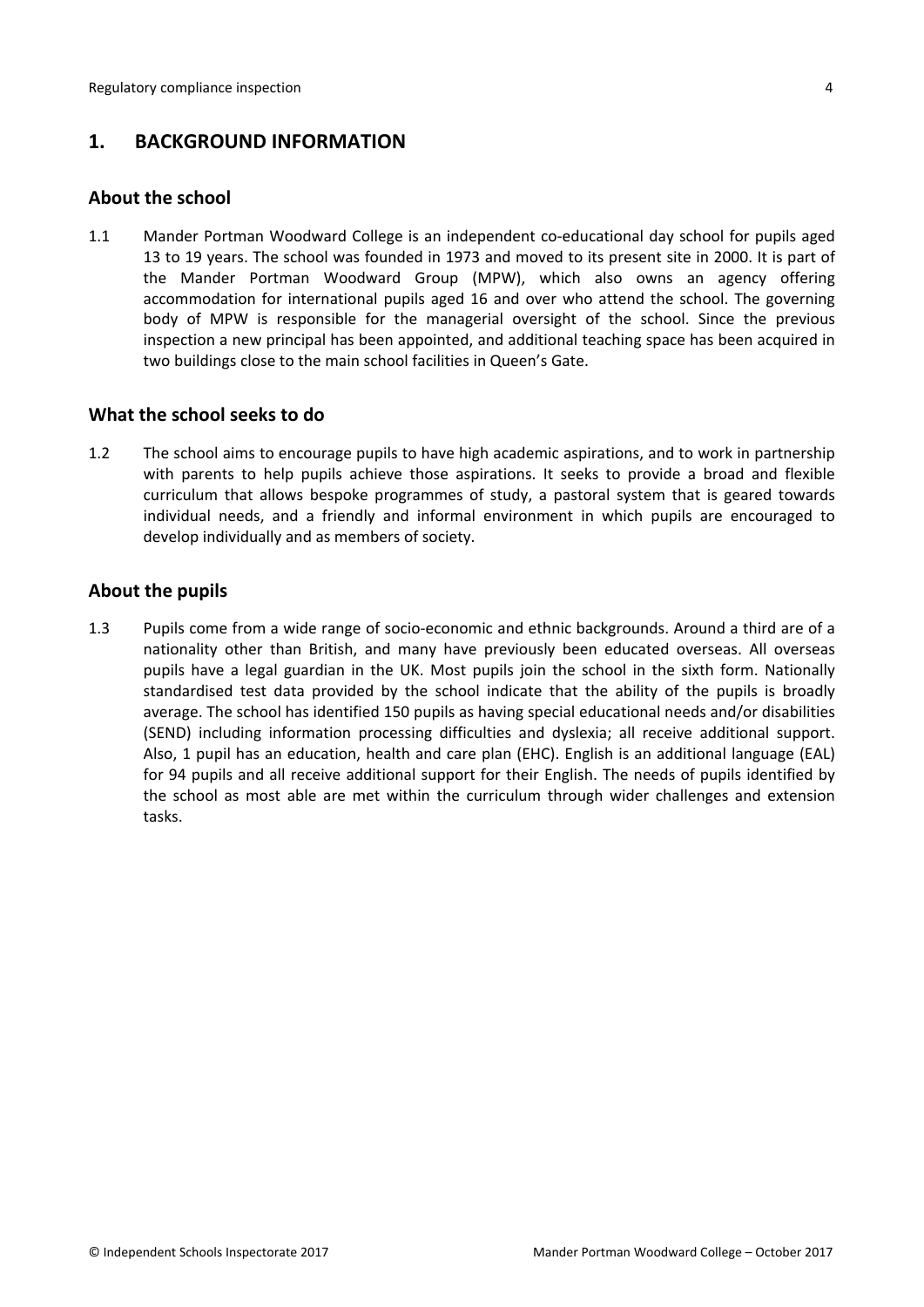# <span id="page-4-0"></span>**2. REGULATORY COMPLIANCE INSPECTION**

#### <span id="page-4-1"></span>**Preface**

The registration authority for independent schools is the Department for Education (DfE), which directs inspection according to a specified frequency or at any time where the DfE has particular concerns about a school. The Independent Schools Inspectorate (ISI) is the body approved by the Secretary of State for the purpose of inspecting schools which are, or whose heads are, in membership of the associations which form the Independent Schools Council (ISC) and reporting on the extent to which they meet the Independent School Standards ('the standards') in the Schedule to the Education (Independent School Standards) Regulations 2014. Accordingly, inspection records whether the school meets each of these standards, which are arranged in eight Parts, each of which is divided into separate paragraphs. Additionally, the inspection reports on the school's accessibility plan under Schedule 10 of the Equality Act 2010 and the ban on corporal punishment under section 548 of the Education Act 1996. It comments on the progress made by the school in meeting the compliance action points set out in the school's most recent statutory inspection.

All association independent schools will have an inspection within three years from April 2016, in accordance with the Framework and DfE requirements. The inspection may be of COMPLIANCE ONLY or a combined inspection of EDUCATIONAL QUALITY AND COMPLIANCE depending on a number of factors, including findings from their most recent inspection. Schools judged not to meet the standards may also be subject to a progress monitoring visit before their next routine inspection. The progress monitoring visit will judge whether the school has taken the necessary action to meet any un-met standards identified at their previous inspection.

The inspection was also carried out under the arrangements of the ISC Associations for the maintenance and improvement of the quality of their membership.

**This is a COMPLIANCE ONLY inspection and as such reports only on the school's compliance with the standards.** The standards represent minimum requirements and judgements are given either as **met** or as **not met**. All schools are required to meet all the standards applicable to them. Where the minimum requirements are not met, this is clearly indicated in the relevant section of the report and the school is required to take the actions specified.

Inspections do not include matters that are outside of the regulatory framework described above, such as: an exhaustive health and safety audit; compliance with data protection requirements; an in-depth examination of the structural condition of the school, its services or other physical features; contractual arrangements with parents; an investigation of the financial viability of the school or its accounting procedures.

Inspectors may be aware of individual safeguarding concerns, allegations and complaints as part of the inspection process. Such matters will not usually be referred to specifically in published reports in this document but will have been considered by the team in reaching its judgements.

Links to the full regulations and requirements can be found here: The Education [\(Independent](http://www.legislation.gov.uk/uksi/2014/3283/contents/made) School Standards) [Regulations](http://www.legislation.gov.uk/uksi/2014/3283/contents/made) 2014.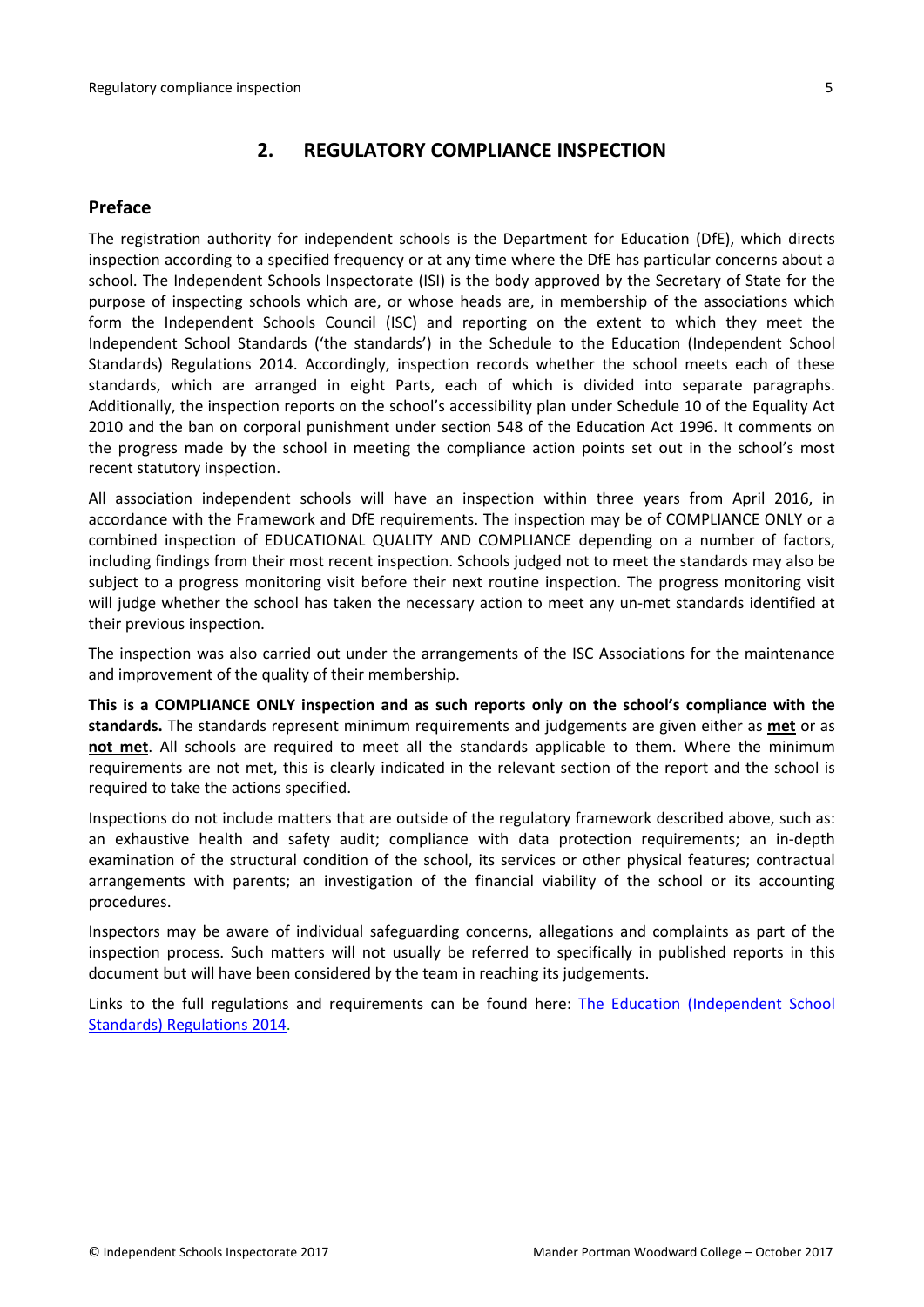#### <span id="page-5-0"></span>**Key Findings**

2.1 The school meets the standards in the schedule to the Education (Independent School Standards) Regulations 2014, and associated requirements, and no further action is required as a result of this inspection.

# <span id="page-5-1"></span>**PART 1 – Quality of education provided**

- 2.2 At GCSE in the years 2014 to 2016, performance has been above the national average for maintained schools. Results in IGCSE examinations have been similar to worldwide norms.
- 2.3 In the sixth form, A-level results in the years 2014 to 2016 have been above the national average for sixth formers in maintained schools.
- 2.4 The curriculum is documented, supported by appropriate plans and schemes of work for the pupils and covers the required breadth of material. The teaching enables pupils to make good progress, encompasses effective behaviour management and is supported by suitable resources. A suitable framework for the assessment of pupils' performance is in place.
- **2.5 The standards relating to the quality of education [paragraphs 1–4] are met.**

## <span id="page-5-2"></span>**PART 2 – Spiritual, moral, social and cultural development of pupils**

- 2.6 Principles and values are actively promoted which facilitate the personal development of pupils as responsible, tolerant, law-abiding citizens.
- **2.7 The standard relating to spiritual, moral, social and cultural development [paragraph 5] is met.**

## <span id="page-5-3"></span>**PART 3 – Welfare, health and safety of pupils**

- 2.8 Arrangements are made to safeguard and promote the welfare of pupils by means that pay due regard to current statutory guidance; good behaviour is promoted; bullying is prevented so far as reasonably practicable; health and safety requirements are met, including those relating to fire safety; provision is made for first aid. Pupils are properly supervised; admission and attendance registers are maintained, as required, and there is a strategic approach to risk assessment. A disability access plan is in place.
- **2.9 The standards relating to welfare, health and safety [paragraphs 6–16], the requirement of Schedule 10 of the Equality Act 2010 and the ban on corporal punishment under section 548 of the Education Act 1996 are met.**

## <span id="page-5-4"></span>**PART 4 – Suitability of staff, supply staff, and proprietors**

- 2.10 The school makes appropriate checks to ensure the suitability of staff, supply staff, and proprietors and a register is kept as required.
- **2.11 The standards relating to the suitability of those in contact with pupils at the school [paragraphs 17–21] are met.**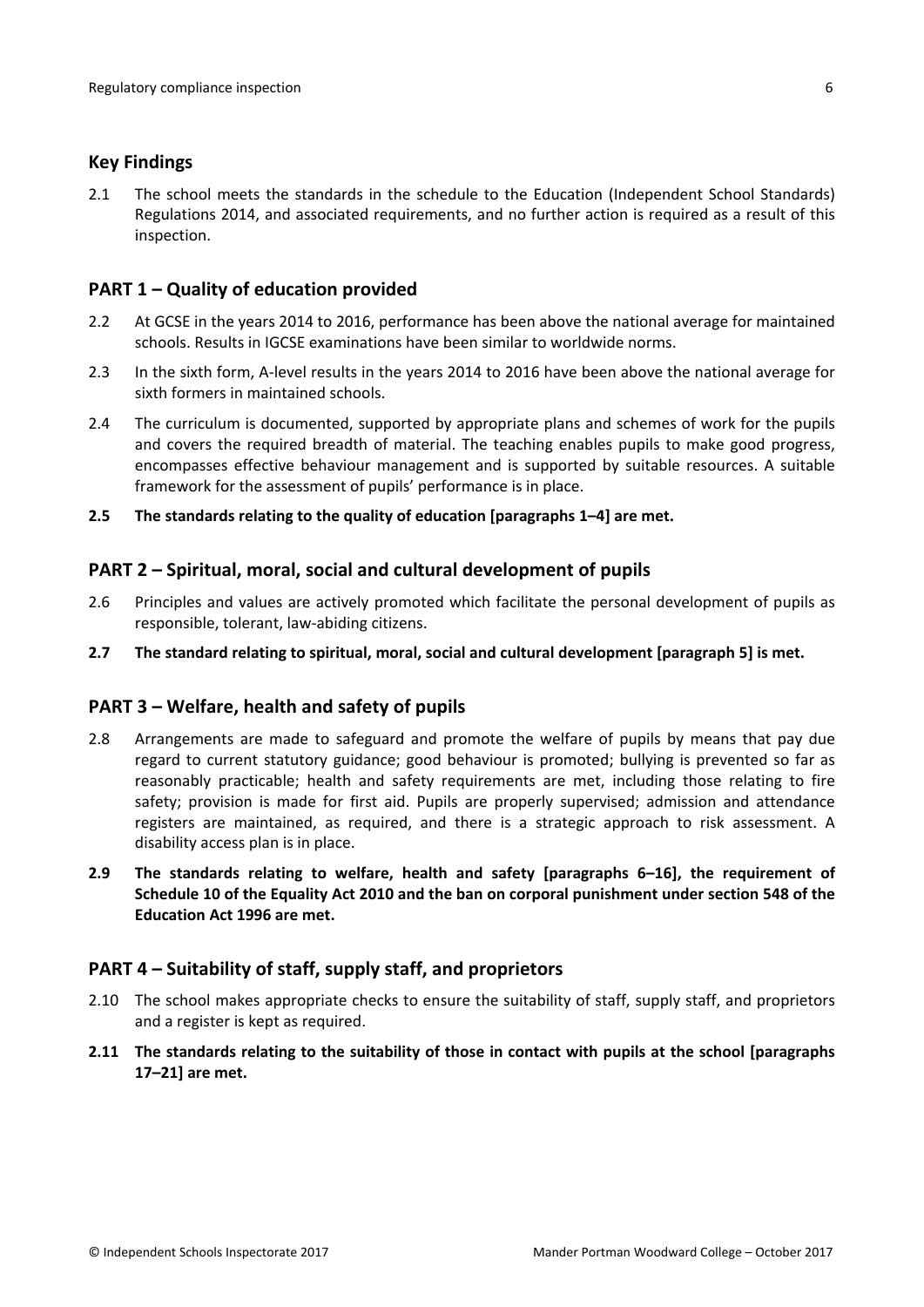# <span id="page-6-0"></span>**PART 5 – Premises of and accommodation at schools**

2.12 Suitable toilet, changing and showering facilities for pupils and appropriate accommodation for their medical and therapy needs are provided. The premises are maintained to a standard commensurate with health and safety; acoustics and lighting are appropriate; water provision is adequate. Suitable outdoor space is provided for physical education and outdoor play.

#### **2.13 The standards relating to the premises and accommodation [paragraphs 22–31] are met.**

# <span id="page-6-1"></span>**PART 6 – Provision of information**

2.14 A range of information is variously published, provided or made available to parents, inspectors and the Department for Education. These include details about the proprietor, the ethos of the school and the curriculum, and of the school's arrangements for admission, behaviour and exclusions, bullying, health and safety, first aid, details of the complaints procedure, and the number of complaints registered under the formal procedure during the preceding school year, and the provision for those with education, health and care plans or English as an additional language. They also include particulars of the school's academic performance during the preceding school year, and its results in public examinations, inspection reports and (for parents only) a report at least annually of their own child's progress. The safeguarding policy is posted on the school's website.

#### **2.15 The standard relating to the provision of information [paragraph 32] is met.**

## <span id="page-6-2"></span>**PART 7 – Manner in which complaints are handled**

- 2.16 Parental complaints, if any, are handled effectively through a three-stage process, (informal, formal and a hearing before a panel of three, one of whom is independent of the school). Each stage has clear time scales, and at the third stage the panel can make findings and recommendations which are communicated to the complainant. Records are kept appropriately, including of any action taken, whether or not a complaint is successful.
- **2.17 The standard relating to the handling of complaints [paragraph 33] is met.**

## <span id="page-6-3"></span>**PART 8 – Quality of leadership in and management of schools**

2.18 The proprietor ensures that the leadership and management demonstrate good skills and knowledge, and fulfil their responsibilities effectively, so that the other standards are consistently met and they actively promote the well-being of the pupils.

#### **2.19 The standard relating to leadership and management of the school [paragraph 34] is met.**